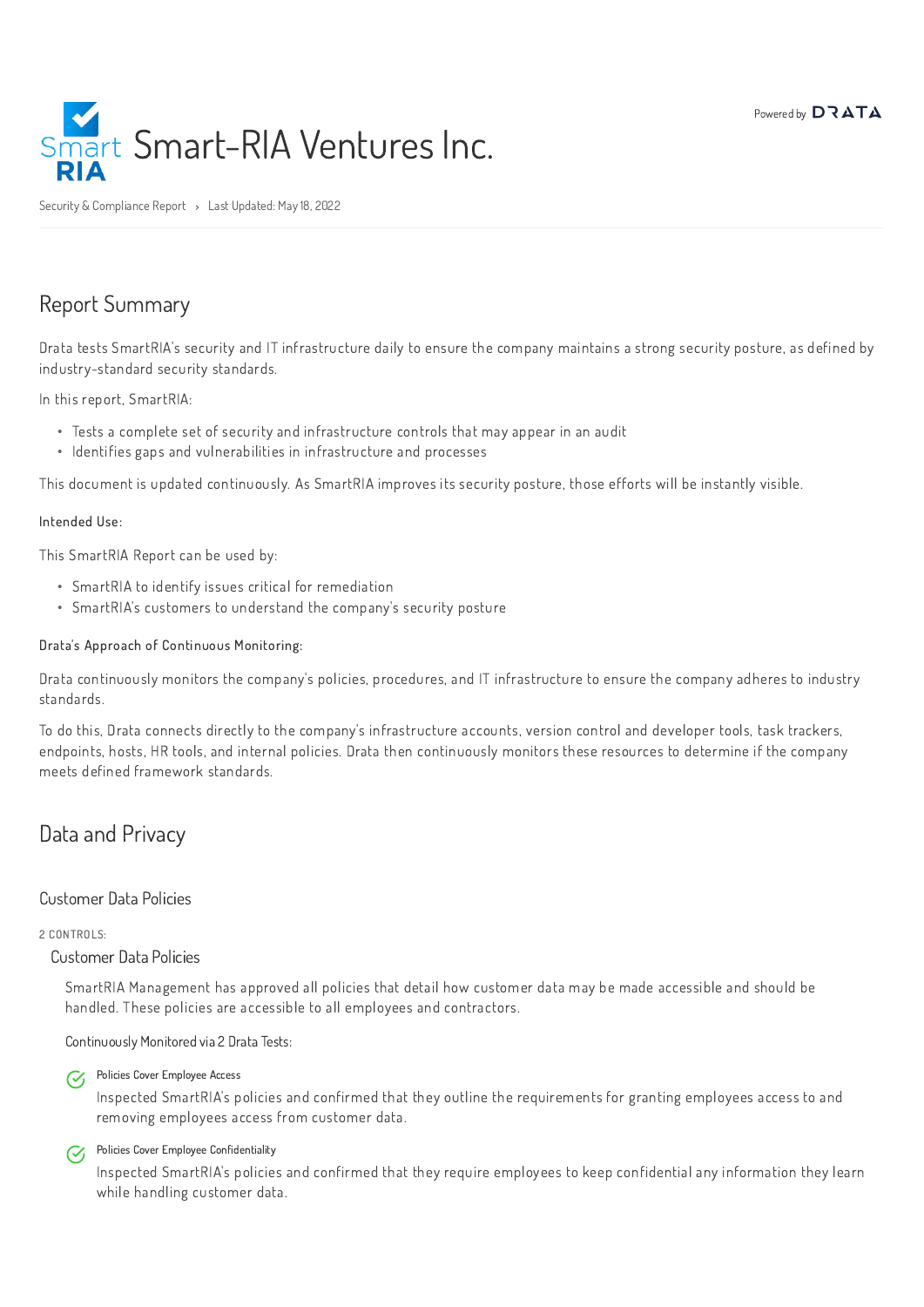### Least-Privileged Policy for Customer Data Access

SmartRIA authorizes access to information resources, including data and the systems that store or process customer data, based on the principle of least privilege.

Continuously Monitored via 1 Drata Test:



Least Privilege Policy for Customer Data Access

#### SSL/TLS on Admin Page of Infrastructure Console  $\mathcal{C}_{I}$

Inspected SmartRIA's security policies and confirmed that they require that employees may only access the customer data they need in order to complete their jobs.

## Internal Admin Tool

1 CONTROL:

## Require Encryption of Web-Based Admin Access

SmartRIA uses encryption to protect user authentication and admin sessions of the internal admin tool transmitted over the Internet.

Continuously Monitored via 1 Drata Test:

A Version Control System is being Used  $\mathcal{C}_{I}$ 

Inspected SmartRIA's admin page and login of the company's Infrastructure as a Service provider and determined that all connections happen over SSL/TLS with a valid certificate from a reliable Certificate Authority.

#### Only Authorized Employees Change Code  $\mathcal{C}$

# Internal Security Procedures

# Software Development Life Cycle

5 CONTROLS:

Critical Change Management

SmartRIA authorizes designated member(s) with the autonomy to validate, change, and release critical security patches and bug fixes, outside of the standard change management process, when absolutely necessary to ensure security standards and availability of the systems.

# Version Control System

SmartRIA uses a version control system to manage source code, documentation, release labeling, and other change management tasks. Access to the system must be approved by a system admin.

Continuously Monitored via 3 Drata Tests:

Inspected SmartRIA's version control system and confirmed it is being used

Only Authorized Employees Access Version Control

# Inspected SmartRIA's version control system and confirmed that the users of the tool were all authenticated to the company's account.

Inspected SmartRIA's version control system and confirmed that approved employees can make changes to the code on a branch to which they have approval.

## Code Review Process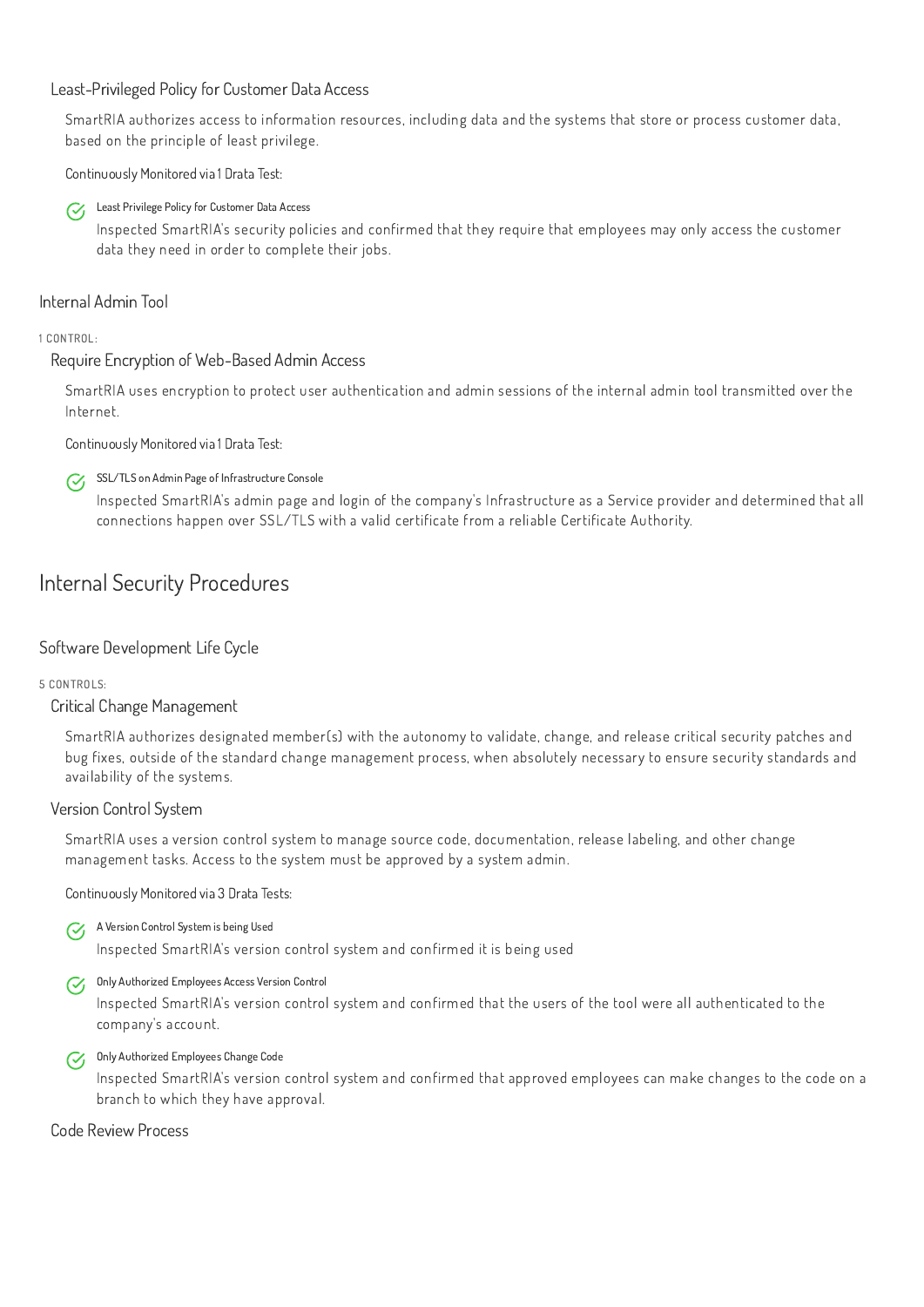When SmartRIA's application code changes, code reviews and tests are performed by someone other than the person who made the code change.

#### Formal Code Review Process  $\mathcal{C}_I$

Continuously Monitored via 1 Drata Test:

Production Code Changes Restricted  $\mathcal{C}_{I}$ 

Drata inspected SmartRIA's SDLC and confirmed that code changes are reviewed and tested by someone other than the person who made the code change.

### Production Code Changes Restricted

Only authorized SmartRIA personnel can push or make changes to production code.

Continuously Monitored via 1 Drata Test:

#### Process for Responsible Disclosure  $\mathcal{C}_{I}$

Drata inspected SmartRIA's version control tool and confirmed that only authorized personnel push or make changes to production code.

# Separate Testing and Production Environments

Separate environments are used for testing and production for SmartRIA's application

#### Contact Information Available to Customers  $\mathcal{C}_{I}$

# Responsible Disclosure Policy

2 CONTROLS:

Employee Disclosure Process

SmartRIA provides a process to employees for reporting security, confidentiality, integrity, and availability features, incidents, and concerns, and other complaints to company management.

Continuously Monitored via 1 Drata Test:

Drata inspected SmartRIA's security policies and confirmed that they detail a process for employees to report security, confidentiality, integrity, and availability failures, incidents, and concerns.

### Disclosure Process for Customers

SmartRIA provides a process to external users for reporting security, confidentiality, integrity, and availability failures, incidents, concerns, and other complaints.

Continuously Monitored via 1 Drata Test:

SmartRIA has provided a URL to their customer-accessible support documentation where support contact information is readily available. Drata also confirmed that users are encouraged to contact appropriate SmartRIA personnel if they become aware of items such as operational or security failures, incidents, system problems, concerns, or other issues/complaints.

Access Control

3 CONTROLS:

System Access Control Policy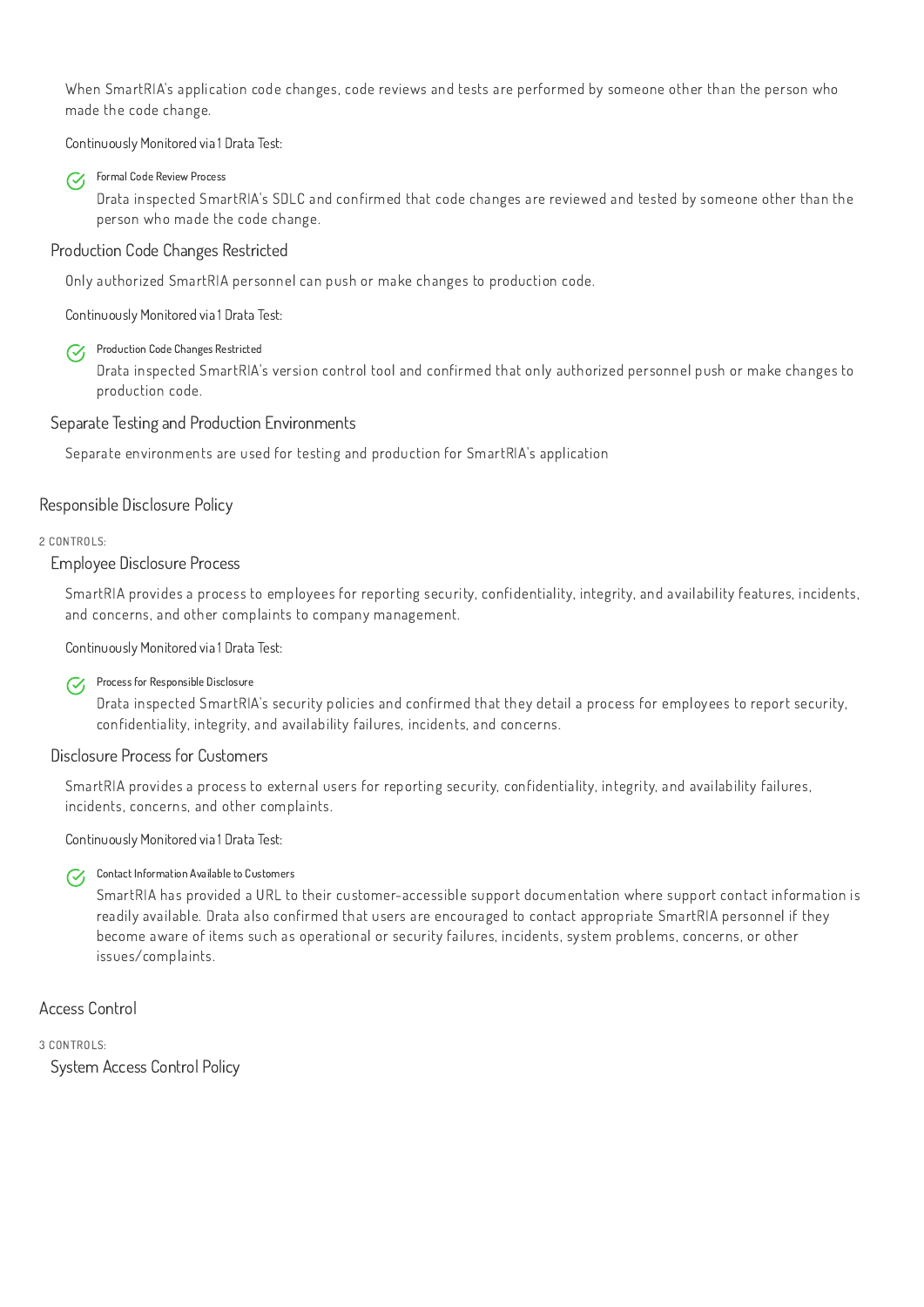SmartRIA has a defined System Access Control Policy that requires annual access control reviews to be conducted and access request forms be filled out for new hires and employee transfers.

#### System Access Control Policy  $\mathcal{C}_I$

Continuously Monitored via 1 Drata Test:

Drata inspected SmartRIA's System Access Control Policy and confirmed that it includes annual access control review requirements, and requires access request forms for new hires and employee transfers.

### Annual Access Control Review

#### Records of Risk Assessments  $\mathcal{C}$

SmartRIA performs annual access control reviews.

### Hardening Standards in Place

Hardening standards are in place to ensure that newly deployed server instances are appropriately secured.

# Vulnerability Management

#### 10 CONTROLS:

#### Records of Vulnerability Scans  $\mathcal{C}_{I}$

### Network segmentation in place

SmartRIA maintains an accurate network diagram that is accessible to the engineering team and is reviewed by management on an annual basis.

#### Annual Risk Assessment

Records of Penetration Testing  $\bigodot$ 

SmartRIA conducts a Risk Assessment at least annually.

Continuously Monitored via 1 Drata Test:

Drata inspected SmartRIA's report from the latest Risk Assessment, which was performed within the last 12 months.

Maintains Organization Chart  $\mathcal{C}$ 

## Quarterly Vulnerability Scan

SmartRIA engages with third-party to conduct vulnerability scans of the production environment at least quarterly. Results are reviewed by management and high priority findings are tracked to resolution.

Continuously Monitored via 1 Drata Test:

Drata inspected SmartRIA's report from the latest vulnerability scan, which was performed within the last 3 months.

#### Annual Penetration Tests

SmartRIA engages with third-party to conduct penetration tests of the production environment at least annually. Results are reviewed by management and high priority findings are tracked to resolution.

Continuously Monitored via 1 Drata Test:

Drata inspects SmartRIA's records to determine if a penetration test has been conducted within the last 12 months.

## Organizational Chart Maintained

SmartRIA reviews its organizational structure, reporting lines, authorities, and responsibilities in terms of information security on an annual basis.

Continuously Monitored via 1 Drata Test:

Drata inspected SmartRIA's records and confirmed that it had a time-stamped organizational chart.

Information Security Policy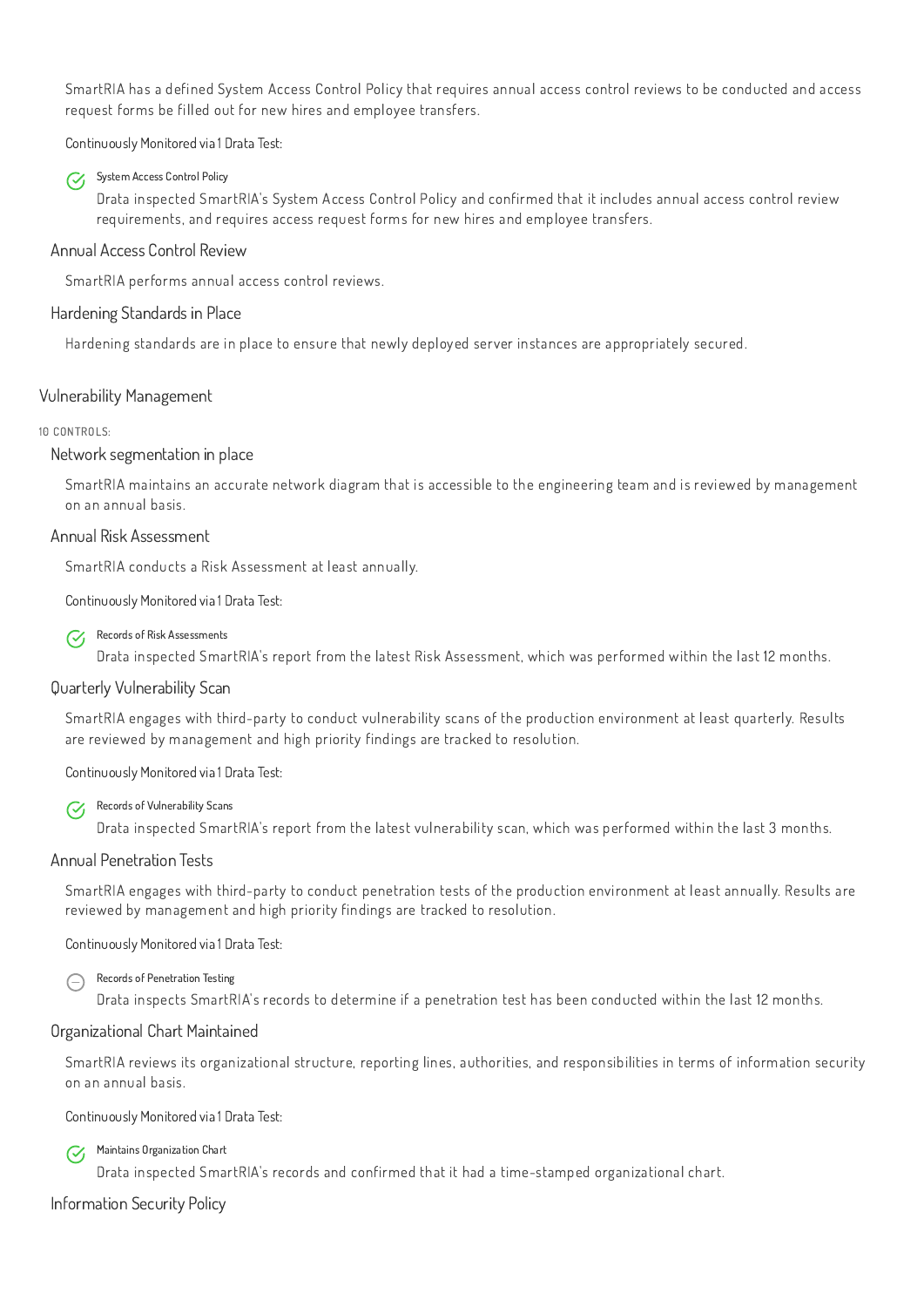SmartRIA has a defined Information Security Policy that covers policies and procedures to support the functioning of internal control.

#### Information Security Policy  $\mathcal{C}_I$

Continuously Monitored via 1 Drata Test:

Drata inspected SmartRIA's Information Security Policy and confirmed that it covers policies and procedures to support the functioning of internal control.

Architectural Diagram  $\mathcal{C}_{I}$ 

# Maintains Asset Inventory

SmartRIA identifies, inventories and classifies virtualized assets.

# Architecture Diagram

#### Risk Assessment Policy  $\mathcal{C}_{I}$

SmartRIA maintains an accurate architecture diagram to document system boundaries to support the functioning of internal control.

Continuously Monitored via 1 Drata Test:

#### Remediation Plan Recorded  $\mathcal{C}$

Drata inspected SmartRIA's records and confirmed that it maintained an architectural diagram.

# Risk Assessment Policy

SmartRIA has defined a formal risk management process that specifies risk tolerances and the process for evaluating risks based on identified threats and the specified tolerances.

SLA for Security Bugs  $\mathcal{C}_{I}$ 

Continuously Monitored via 1 Drata Test:

Drata inspected SmartRIA's Risk Assessment Policy and confirmed that it specifies risk tolerances and the process for evaluating risks based on identified threats and specified tolerances.

# Remediation Plan

SmartRIA's Management prepares a remediation plan to formally manage the resolution of findings identified in risk assessment activities.

Continuously Monitored via 1 Drata Test:

Drata inspects SmartRIA's records to determine if a Risk Remediation Plan has been provided within the last 12 months.

# Security Issues

### 3 CONTROLS:

# SLA for Security Bugs

SmartRIA tracks security deficiencies through internal tools and closes them within an SLA that management has prespecified.

Continuously Monitored via 1 Drata Test:

Drata inspected SmartRIA's procedure settings in Drata and determined that an SLA for P0 security bugs was set.

Security Issues are Prioritized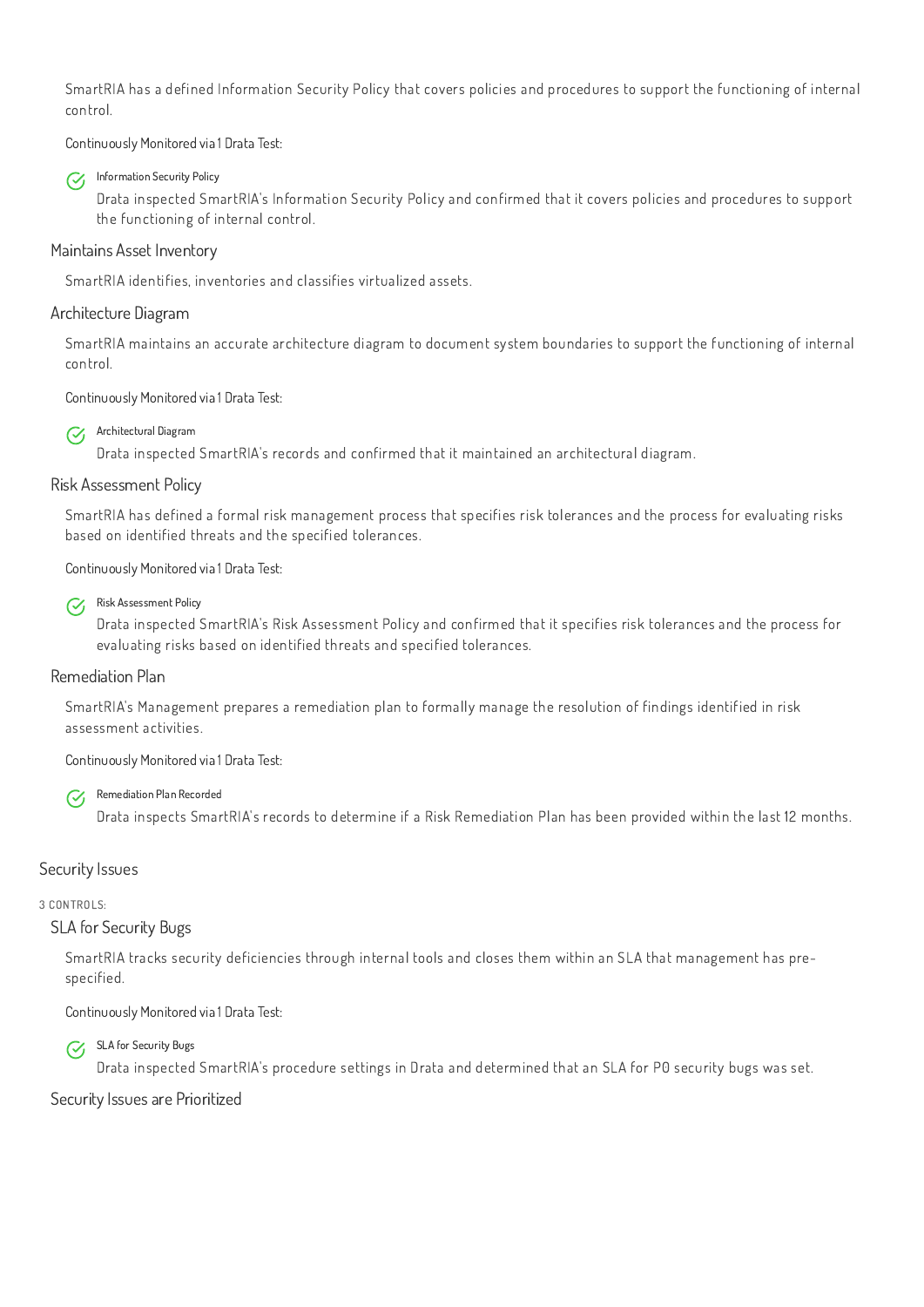SmartRIA tracks and prioritizes security deficiencies through internal tools according to their severity by an independent technical resource.

Security Issues are Prioritized  $\mathcal{C}_{1}$ 

Continuously Monitored via 1 Drata Test:

Inspected SmartRIA's task tracking system and confirmed that security issues are being tagged and prioritized accordingly.

## Continuous Control Monitoring

SmartRIA conducts continuous monitoring of security controls using Drata, and addresses issues in a timely manner.

# Business Continuity

#### 3 CONTROLS:

#### Annual BCP/DR Test  $\bigodot$

#### Disaster Recovery Plan

SmartRIA has an established Disaster Recovery Plan that outlines roles and responsibilities and detailed procedures for recovery of systems.

Continuously Monitored via 1 Drata Test:

### $\mathcal{C}_{I}$

Disaster Recovery Plan Drata inspected SmartRIA's Disaster Recovery Plan and confirmed that it outlines roles and responsibilities and detailed procedures for recovery of systems.

### BCP/DR Tests Conducted Annually

Policies for Tracking Security Items  $\mathcal{C}_{I}$ 

SmartRIA conducts annual BCP/DR tests and documents according to the BCDR Plan.

Continuously Monitored via 1 Drata Test:

Drata inspects SmartRIA's records to determine if a Business Continuity and Disaster Recovery Plan are in place and has been approved within the last 12 months.Drata inspects SmartRIA's records to determine if a BCP/DR test has been conducted within the last 12 months.

### Multiple Availability Zones

SmartRIA utilizes multiple availability zones to replicate production data across different zones.

Continuously Monitored via 1 Drata Test:

### $\mathcal{C}_{I}$

Availability Zones Used

Drata inspected SmartRIA's configurations and confirmed that multiple availability zones are utilized.

# Incident Response Plan

4 CONTROLS:

# Follow-Ups Tracked

SmartRIA has implemented an Incident Response Policy that includes creating, prioritizing, assigning, and tracking follow-ups to completion.

Continuously Monitored via 1 Drata Test:

Drata inspected SmartRIA's Incident Response Plan and confirmed that it included a section about tracking follow-ups after an incident.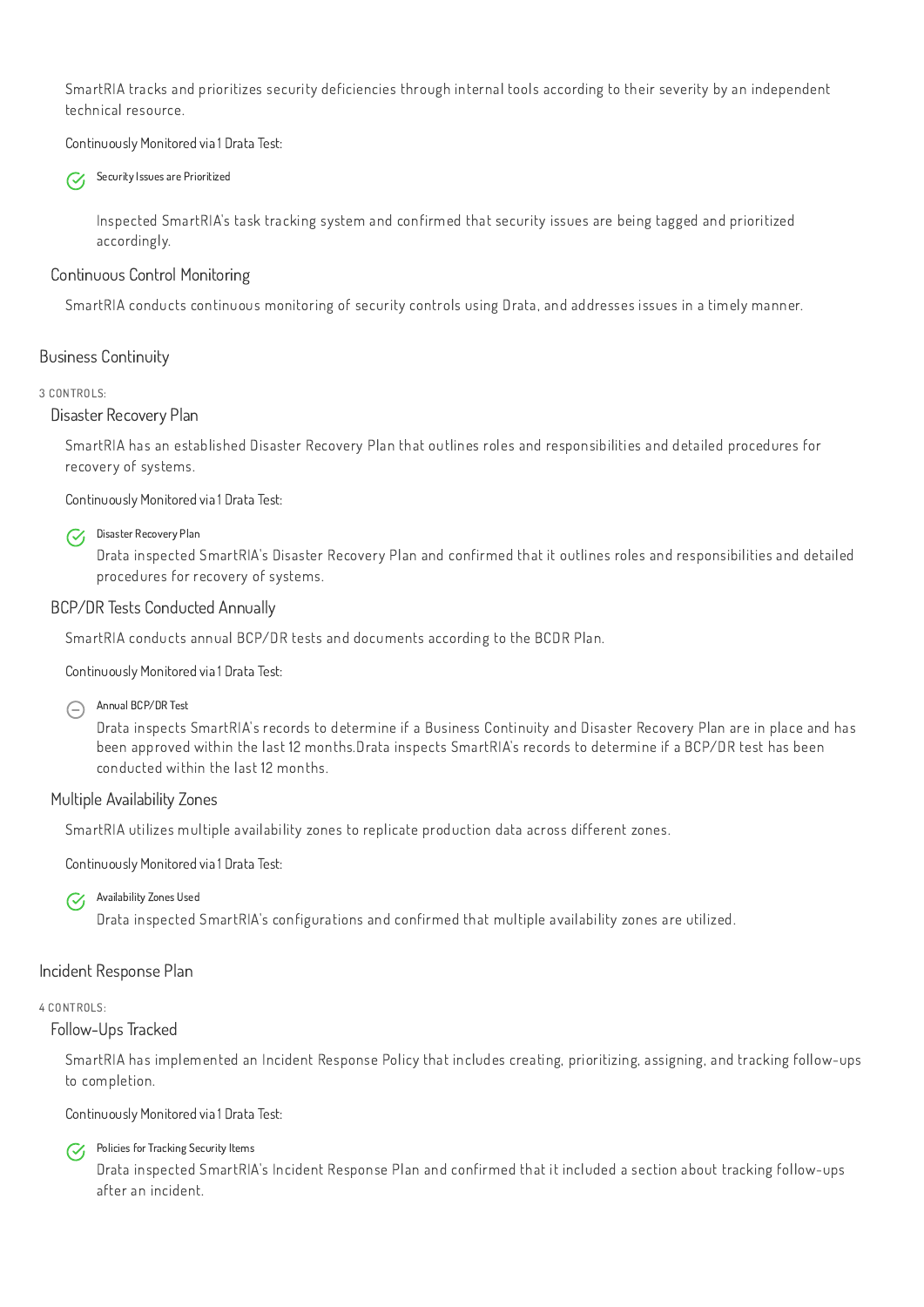### Incident Response Team

SmartRIA has identified an incident response team that quantifies and monitors incidents involving security, availability, processing integrity, and confidentiality at the company.

Continuously Monitored via 1 Drata Test:



### IRP Designates Responsible Team Members

#### IRP Includes Lessons Learned  $\mathcal{C}$

Drata inspected SmartRIA's Incident Response Plan and confirmed that it names the individuals responsible for monitoring and responding to incidents.

### Lessons Learned

SmartRIA has implemented an Incident Response Policy that includes documenting "Lessons Learned" and "Root Cause Analysis" after incidents and sharing them with the broader engineering team.

#### Incident Response Plan (IRP)  $\mathcal{C}_{I}$

### Continuously Monitored via 1 Drata Test:

Drata inspected SmartRIA's Incident Response Plan and confirmed that it included a section about documenting "Lessons Learned" after incidents.

### Incident Response Plan

#### Security Policies are Accepted by Employees  $\mathcal{C}_{I}$

SmartRIA has an established Incident Response Policy that outlines management responsibilities and procedures to ensure a quick, effective, and orderly response to information security incidents and annual testing.

#### Security Policies are Accepted by Contractors  $\mathcal{C}$

Continuously Monitored via 1 Drata Test:

Drata inspected SmartRIA's Incident Response Plan and confirmed that it outlines a formal procedure for responding to security events as well as requiring annual testing.

# Organizational Security

# Security Policies

#### 3 CONTROLS:

### Security Policies

SmartRIA Management has approved security policies, and all employees accept these procedures when hired. Management also ensures that security policies are accessible to all employees and contractors.

Continuously Monitored via 3 Drata Tests:



#### Has Security Policies

Drata inspected SmartRIA's security policies and confirmed that they outline requirements for securing the company's operations, services, and systems.

Drata inspected SmartRIA's security policy records and confirmed that assigned employees have accepted them.

Drata inspected SmartRIA's security policy records to determine if all contractors have accepted them.

Oversight of Security Controls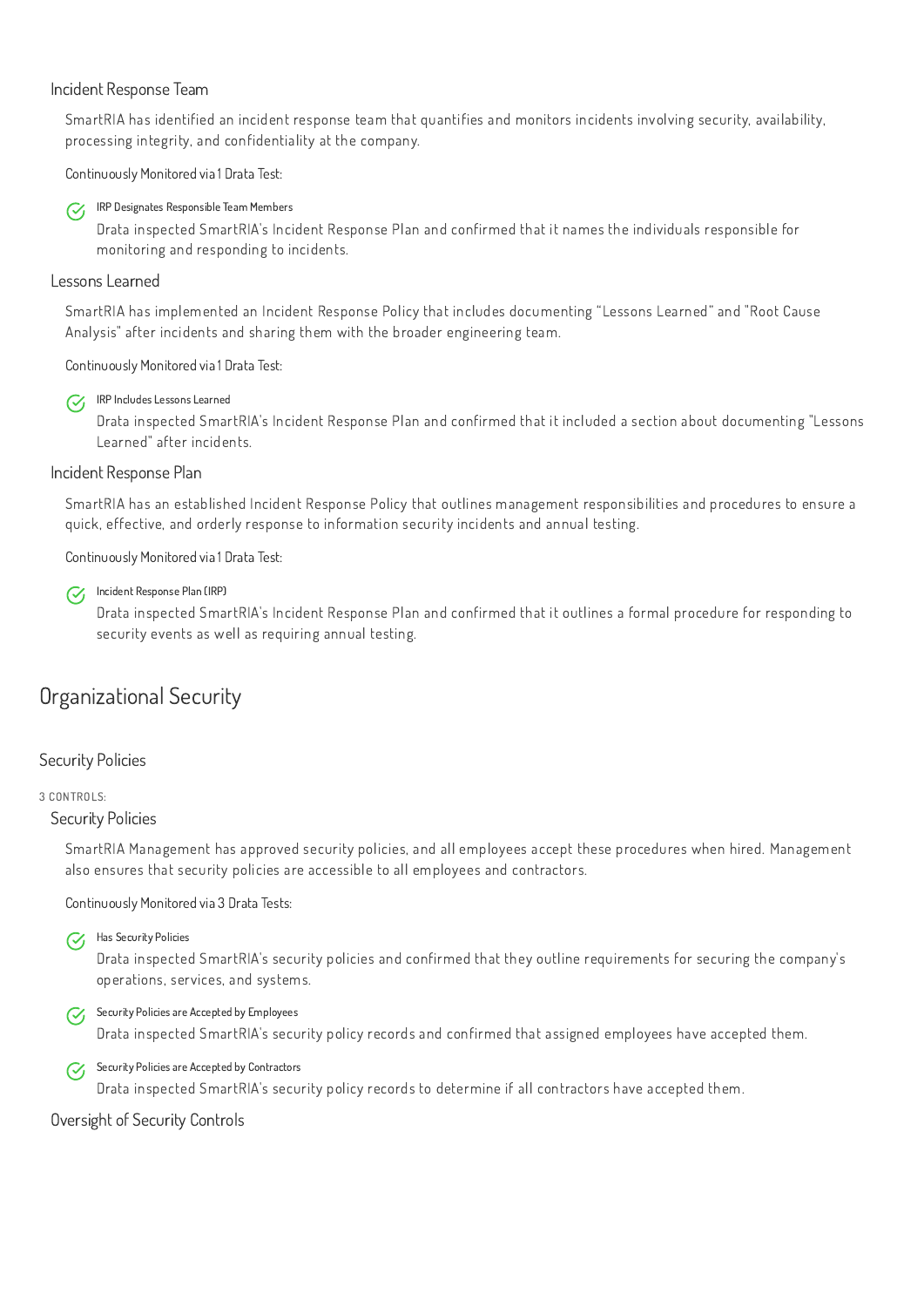Management reviews security policies on an annual basis.

Continuously Monitored via 1 Drata Test:



Security Policies are Reviewed

Drata inspected SmartRIA's records and confirmed that Management reviewed and approved its security policies within the last 12 months.

### Software Development Life Cycle Policy

SmartRIA has developed policies and procedures governing the system development life cycle, including documented policies for tracking, testing, approving, and validating changes.

#### Security Team Designated  $\mathcal{C}_{I}$

Continuously Monitored via 1 Drata Test:



Drata inspected SmartRIA's records and confirmed it has a Software Development Life Cycle Policy in place.

# Security Program

3 CONTROLS:

### Security Team/Steering Committee

#### Policies for Security Awareness Training  $\mathcal{C}_{I}$

SmartRIA has an assigned security team that is responsible for the design, implementation, management, and review of the organization's security policies, standards, baselines, procedures, and guidelines.

#### Security Awareness Training Completed  $\mathcal{C}_{I}$

Continuously Monitored via 1 Drata Test:

Drata inspected SmartRIA's records and confirmed that they identify individuals responsible for the security of the company's operations, services, and systems.

# Security Training

SmartRIA has established training programs for privacy and information security to help employees understand their obligations and responsibilities to comply with SmartRIA's security policies and procedures, including the identification and reporting of incidents. All full-time employees are required to complete the training upon hire and annually thereafter.

Continuously Monitored via 2 Drata Tests:

Drata inspected SmartRIA's security policies and confirmed that the security team is responsible for training all employees on security at the company.

Drata inspected SmartRIA's security awareness training that all employees must complete on hire and confirmed that it provides information related to the tactics that hackers take that could compromise the security of the company and its customers' data.

## Security Team Communicates in a Timely Manner

The security team communicates important information security events to company management in a timely manner.

Personnel Security

11 CONTROLS:

# Termination/Offboarding Checklist

A termination checklist is used to ensure that system access, including physical access, for terminated employees has been removed within one specified time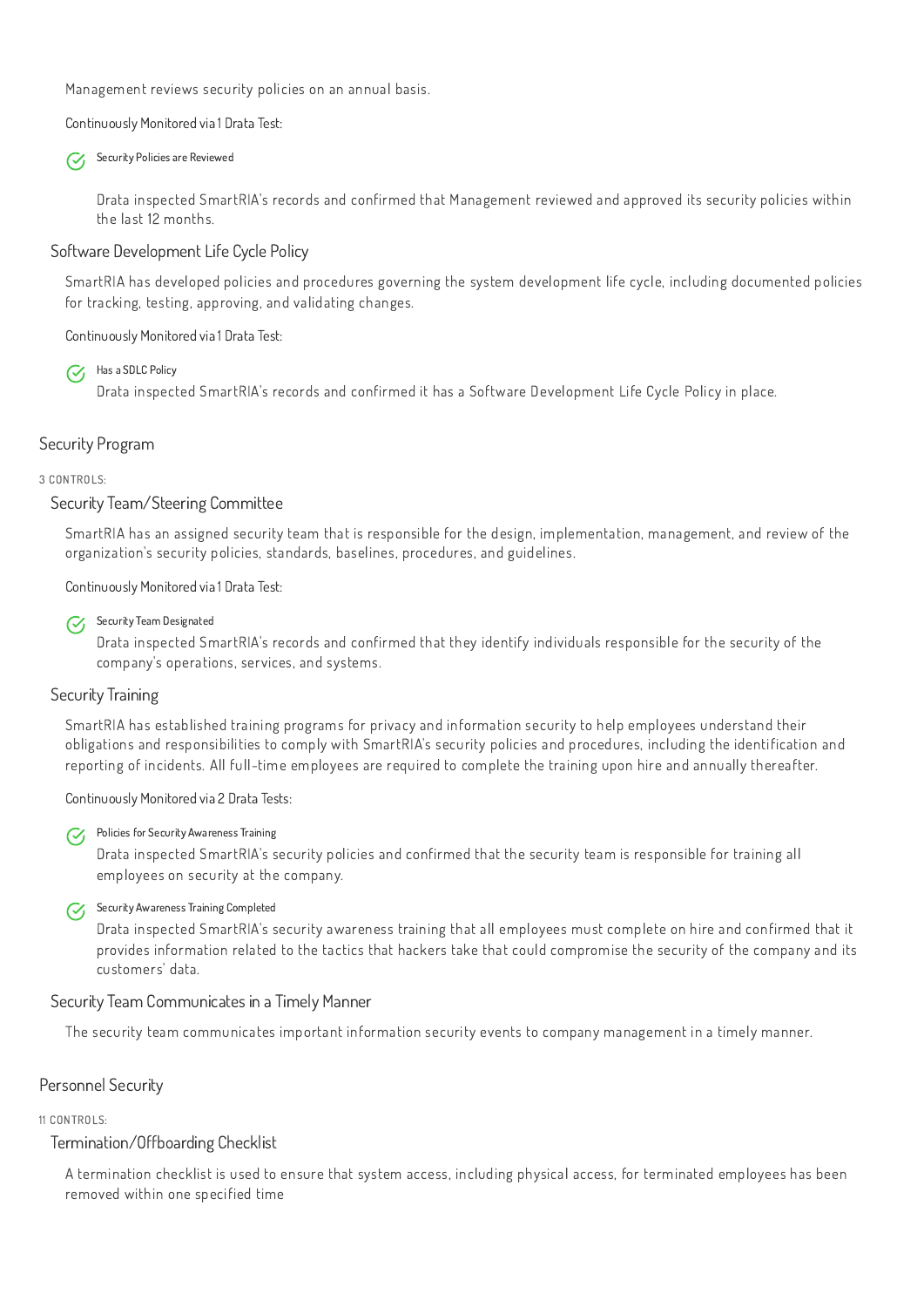### Acceptable Use Policy

SmartRIA has policies and procedures in place to establish acceptable use of information assets approved by management, posted on the company wiki, and accessible to all employees. All employees must accept the Acceptable Use Policy upon hire.

#### Acceptable Use Policy  $\mathcal{C}_{I}$

#### Employees Accept the Acceptable Use Policy  $\mathcal{C}_1$

Continuously Monitored via 2 Drata Tests:

Drata inspected SmartRIA's policies and confirmed that there is an Acceptable Use Policy that establishes the acceptable use of information assets, and it has been approved by management, and is accessible to all employees.

#### Employees Accept the Acceptable Use Policy  $\mathcal{C}$

Drata inspected SmartRIA's records and confirmed that assigned employees have accepted the Acceptable Use Policy.

#### Contractors Accept the Code of Conduct  $\mathcal{C}_{I}$

### Background Checks

SmartRIA's new hires are required to pass a background check as a condition of their employment.

Continuously Monitored via 1 Drata Test:

#### **T** Employee Background Checks

#### Contractor Background Checks  $\mathcal{C}$

Drata inspected SmartRIA's records and confirmed that all new employees had completed background checks upon hire.

### Contractor Requirements

SmartRIA requires its contractors to read and accept the Code of Conduct, read and accept the Acceptable Use Policy, and pass a background check.

#### Employees Accept the Code of Conduct  $\mathcal{C}_{I}$

Continuously Monitored via 4 Drata Tests:

Drata inspected SmartRIA's records and confirmed that assigned employees have accepted the Acceptable Use Policy.

Drata inspected SmartRIA's records and confirmed that assigned contractors have accepted the company's Code of Conduct.

#### Contractors Accept the Acceptable Use Policy

Drata inspected SmartRIA's records and confirmed that assigned contractors have accepted the company's Acceptable Use Policy.

Drata inspected SmartRIA's records and confirmed that all new contractors had completed background checks upon hire.

### Code of Conduct

SmartRIA has a formal Code of Conduct approved by management and accessible to all employees. All employees must accept the Code of Conduct upon hire.

Continuously Monitored via 2 Drata Tests:



Drata inspected SmartRIA's policy that documents the Code of Conduct and confirmed that it was in place and provides guidance on employee conduct standards.

Drata inspected SmartRIA's records and confirmed that assigned employees have accepted the company's Code of Conduct upon hire.

Data Protection Policy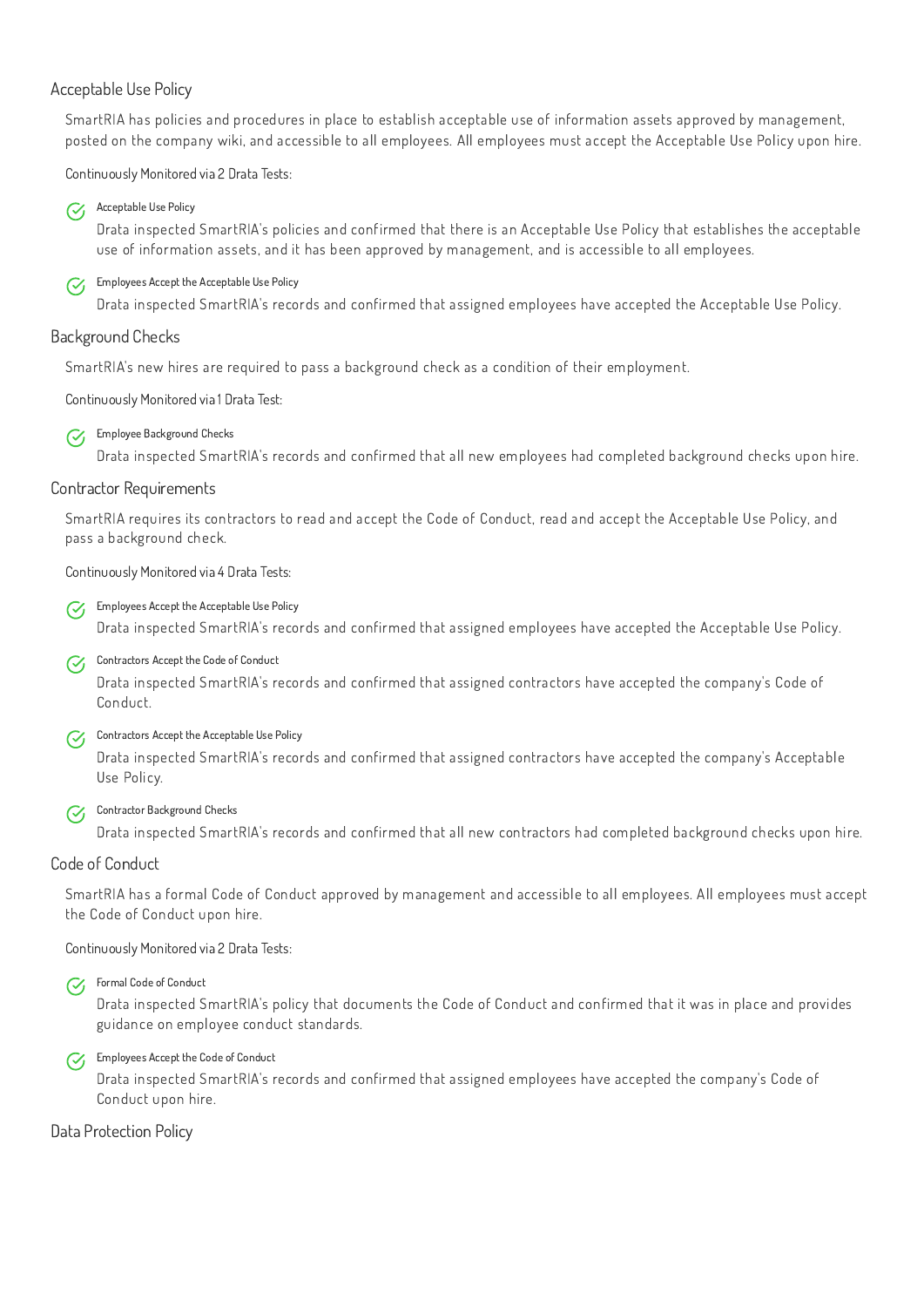SmartRIA has established a Data Protection Policy and requires all employees to accept it upon hire. Management monitors employees' acceptance of the policy.

#### Data Protection Policy  $\mathcal{C}$

#### Employees Accept the Data Protection Policy  $\mathcal{C}_{I}$

Continuously Monitored via 3 Drata Tests:

#### Contractors Accept the Data Protection Policy  $\mathcal{C}_{I}$

Drata inspected SmartRIA's Data Protection Policy and confirmed that it was indeed in place.

#### Independent Board of Directors  $\mathcal{C}$

Drata inspected SmartRIA's records and confirmed that assigned employees have accepted the company's Data Protection Policy upon hire.

SmartRIA has established a Data Protection Policy and requires all contractors to accept it. Management monitors contractors' acceptance of the policy.

#### Performance Evaluation Process  $\mathcal{C}_{I}$

### Independent Board of Directors

Members of the Board of Directors are independent of management.

Continuously Monitored via 1 Drata Test:

Drata inspected SmartRIA's records and confirmed that all of its Board of Directors' biographies were saved.

#### New Hire Contracts  $\mathcal{C}_{I}$

### Defined Management Roles & Responsibilities

Job Descriptions  $\mathcal{C}_{I}$ 

Management has established defined roles and responsibilities to oversee implementation of the information security policy across the organization.

Engineering Job Description  $\mathcal{C}_{\mathcal{F}}$ 

### Annual Performance Evaluations

SmartRIA evaluates the performance of all employees through a formal, annual performance evaluation.

Continuously Monitored via 1 Drata Test:

Drata inspected SmartRIA's process for formal performance evaluations and confirmed that they outline a formal process to evaluate employee performance.

### Formal Recruiting Process

SmartRIA's new hires and/or internal transfers are required to go through an official recruiting process during which their qualifications and experience are screened to ensure that they are competent and capable of fulfilling their responsibilities.

Continuously Monitored via 1 Drata Test:

Drata inspected SmartRIA's sample new hire contract.

### Job Descriptions

All SmartRIA positions have a detailed job description that lists qualifications, such as requisite skills and experience, which candidates must meet in order to be hired by SmartRIA.

Continuously Monitored via 2 Drata Tests:

SmartRIA has provided Drata with a URL to their external jobs webpage.

Drata inspected SmartRIA's sample engineering job description.

Endpoints Laptops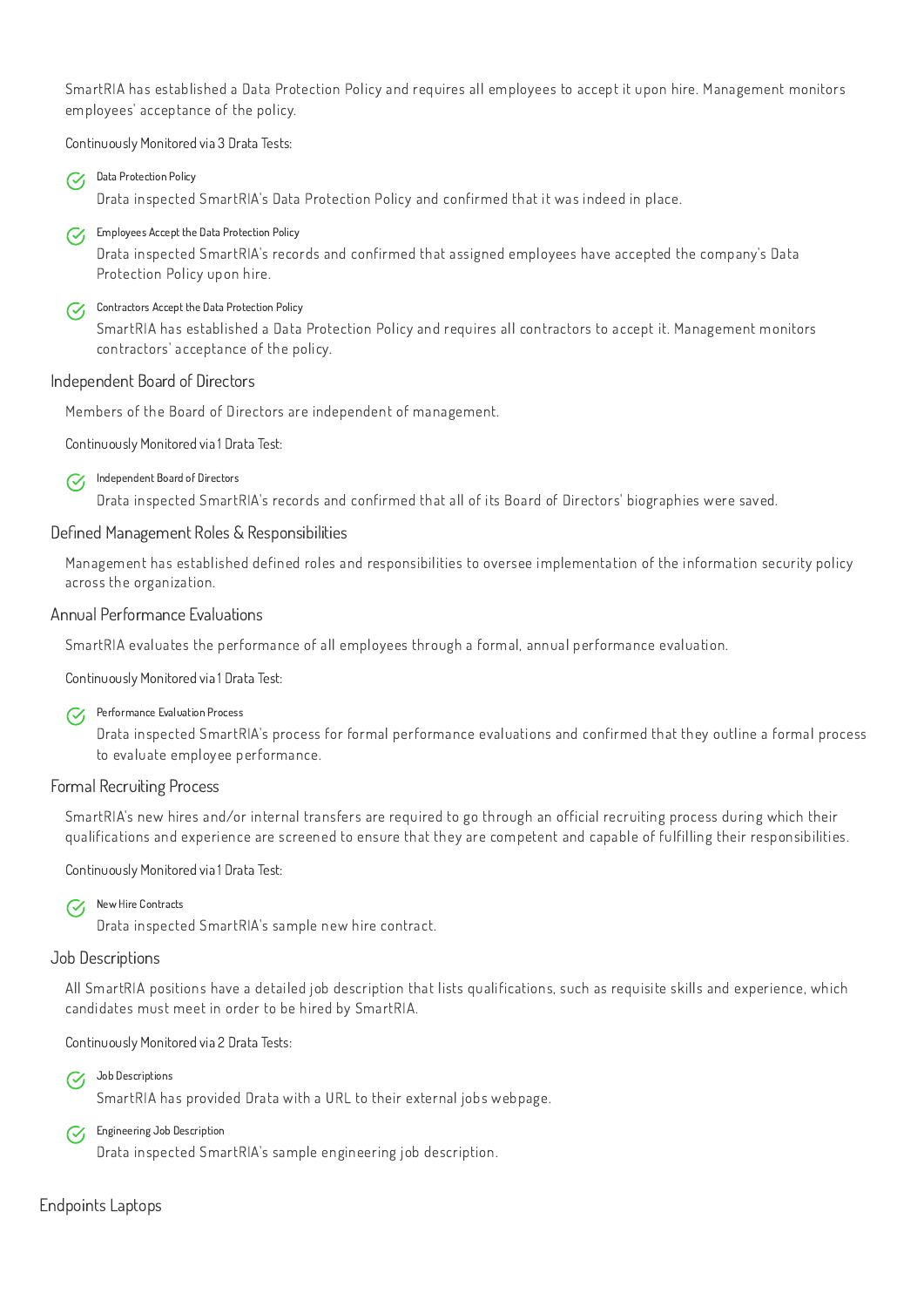#### 5 CONTROLS:

### Password Manager

SmartRIA ensures that a password manager is installed on all company-issued laptops.

#### Password Manager Required  $\mathcal{C}$

Continuously Monitored via 2 Drata Tests:

#### Password Manager Records on Employee Computers  $\mathcal{C}_{I}$

Drata inspected SmartRIA's security policies and confirmed that employees are required to use a password manager to set, store, and retrieve passwords for cloud services.

#### Hard-Disk Encryption Enabled on Employee Computers  $\mathcal{C}_{I}$

Drata inspected SmartRIA's computers and confirmed that each was running a password manager.

#### Screensaver Lock Required on Employee Computers  $\mathcal{C}_{I}$

# Hard-Disk Encryption

SmartRIA ensures that company-issued laptops have encrypted hard-disks.

Continuously Monitored via 1 Drata Test:

#### Malware Detection Software Installed on Employee Computers  $\mathcal{C}_{I}$

Drata inspects SmartRIA's computers and confirmed that hard-disks are encrypted for company-owned computers that connect to the public internet.

### Login Password

#### Security Patches Auto-Applied on Employee Computers  $\mathcal{C}$

SmartRIA ensures that all company-issued computers use a screensaver lock with a timeout of no more than 15 minutes.

Continuously Monitored via 1 Drata Test:

Drata inspected SmartRIA's security policies and confirmed that employee computers must have a login password that activates after the machine has been idle for at least 15 minutes.

# Malware Detection Software Installed

SmartRIA requires antivirus software to be installed on workstations to protect the network against malware.

Continuously Monitored via 1 Drata Test:

Drata inspected SmartRIA's computers and confirmed that each was running an antivirus software.

### Security Patches Automatically Applied

SmartRIA's workstations operating system (OS) security patches are applied automatically.

Continuously Monitored via 1 Drata Test:

Drata inspected SmartRIA's computers and confirmed that operating system security patches are applied automatically.



Data Encryption

3 CONTROLS:

SSL/TLS Enforced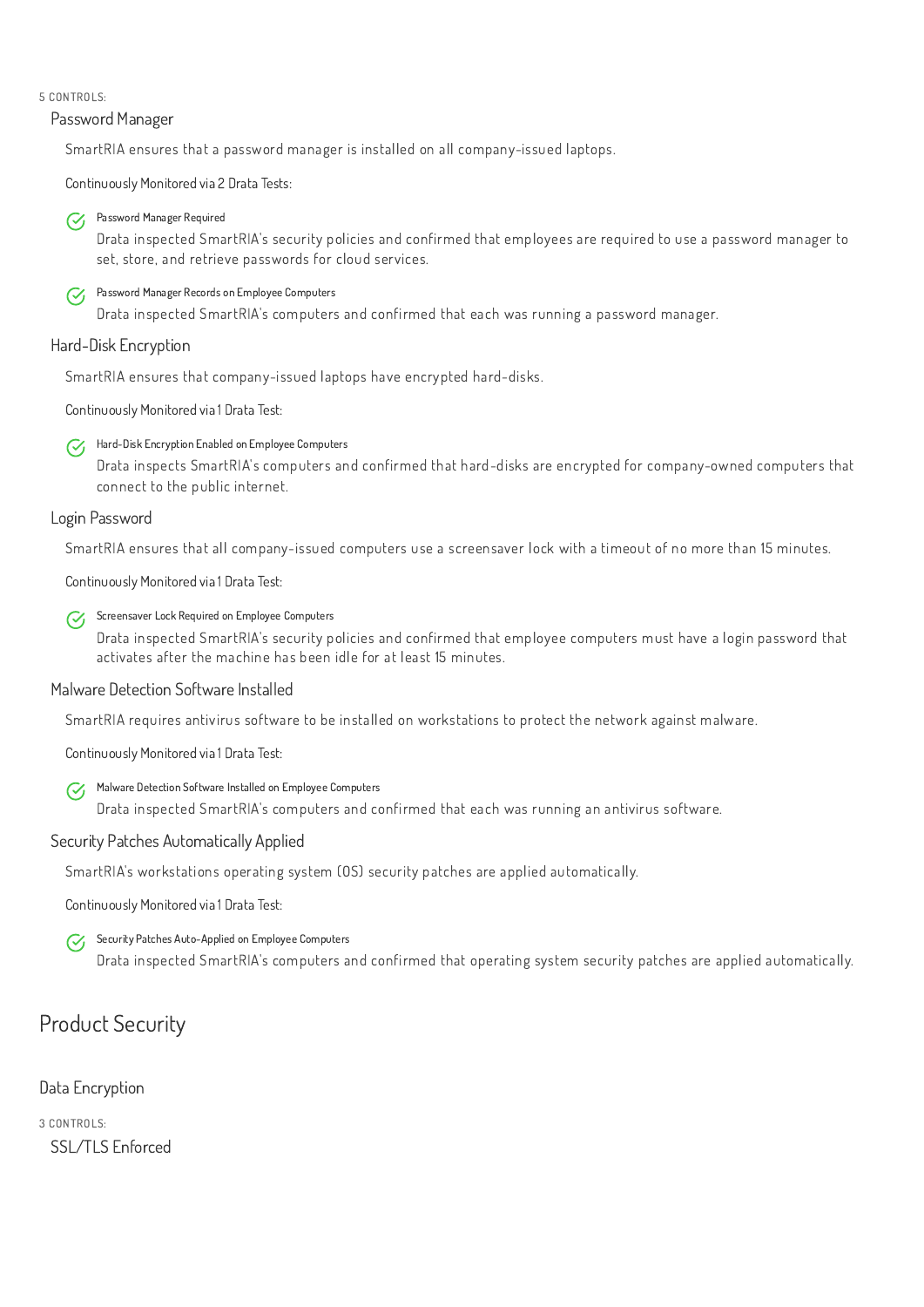SmartRIA ensures that all connections to its web application from its users are encrypted.

Continuously Monitored via 3 Drata Tests:



### SSL/TLS Enforced on Company Website

Drata inspected SmartRIA's website and application, and confirmed that both are reachable exclusively over HTTPS. Drata also confirmed that if the URL was manually submitted to start with 'http://', that the user would be redirected to 'https://'.

# SSL/TLS Configuration has No Known Issues

#### Cryptography Policy  $\mathcal{C}_{I}$

Drata inspected SmartRIA's SSL/TLS configurations used to encrypt all data in transit and confirmed that there are no known issues.

# SSL Certificate has Not Expired

Drata inspected SmartRIA's certificate used to encrypt all data in transit and confirmed that it has not expired.

#### Customer Data in Cloud Storage is Encrypted at Rest  $\mathcal{C}_{I}$

# Cryptography Policies

SmartRIA has an established policy and procedures that governs the use of cryptographic controls.

Continuously Monitored via 1 Drata Test:

Drata inspected SmartRIA's cryptography policies and confirmed that they list resources that employees may access to ensure they understand the procedures and their responsibilities.

### Customer Data is Encrypted at Rest

SmartRIA stores customer data in databases that is encrypted at rest.

Continuously Monitored via 2 Drata Tests:



### Customer Data is Encrypted at Rest

Drata inspected SmartRIA's configuration of the database(s) storing customer data and confirmed that the data is encrypted at rest.

Drata inspected SmartRIA's configuration of its cloud storage bucket(s) storing customer data and confirmed that it is (they are) encrypted at rest.

# Vendor Management

2 CONTROLS:

### Vendor Agreements Maintained

SmartRIA maintains a directory of its key vendors, including its agreements that specify terms, conditions and responsibilities.

### Vendor Compliance Reports

SmartRIA maintains a directory of its key vendors, including their compliance reports. Critical vendor compliance reports are reviewed annually.

Software Application Security

6 CONTROLS:

# Authentication Protocol

Username and password (password standard implemented) or SSO required to authenticate into application, MFA optional for external users, and MFA required for employee users.

# Role-Based Security Implementation

Role-based security is in place for internal and external users, including super admin users.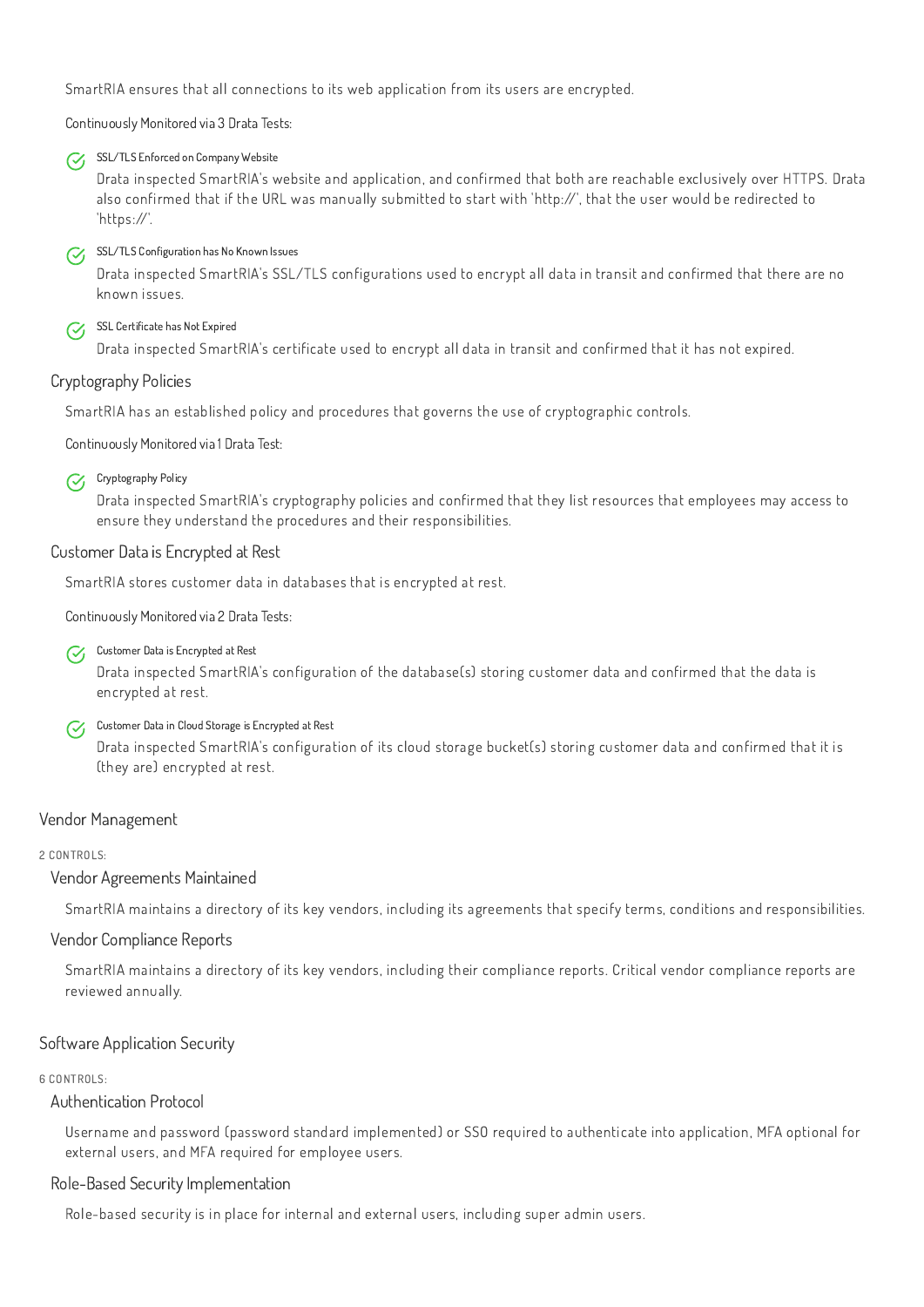## Customer Data Segregation

SmartRIA's customer data is segregated from the data of other customers

### Password Storage

SmartRIA's application user passwords are stored using a salted password hash.

### Accepting The Terms of Service

External users must accept the Terms of Service prior to their account being created.

### Inactivity and Browser Exit Logout

#### MSAs Offered to Customers  $\mathcal{C}_{I}$

SmartRIA automatically logs users out after a predefined inactivity interval and/or closure of the internet browser, and requires users to reauthenticate

### Customer Communication

3 CONTROLS:

### Commitments Explained to Customers

#### Privacy Policy Publicly Available  $\mathcal{C}_{I}$

SmartRIA's security commitments are communicated to external users, as appropriate.

Continuously Monitored via 1 Drata Test:

Drata inspected SmartRIA's Master Service Agreement (MSA) and confirmed that security commitments are included, and available to authorized customers.

#### Terms of Service Publicly Available  $\mathcal{C}_1$

### Maintains a Privacy Policy

SmartRIA maintains a Privacy Policy that is available to all external users and internal employees, and it details the company's confidentiality and privacy commitments.

Continuously Monitored via 1 Drata Test:

Drata inspected and confirmed SmartRIA has provided a URL to their public Privacy Policy.

### Maintains a Terms of Service

SmartRIA maintains a Terms of Service that is available to all external users and internal employees, and the terms detail the company's security and availability commitments regarding the systems. Client Agreements or Master Service Agreements are in place for when the Terms of Service may not apply.

Continuously Monitored via 1 Drata Test:

Drata inspected and confirmed SmartRIA has provided a URL to their public Terms of Service.

# Infrastructure Security

Authentication and Authorization

6 CONTROLS:

MFA on Accounts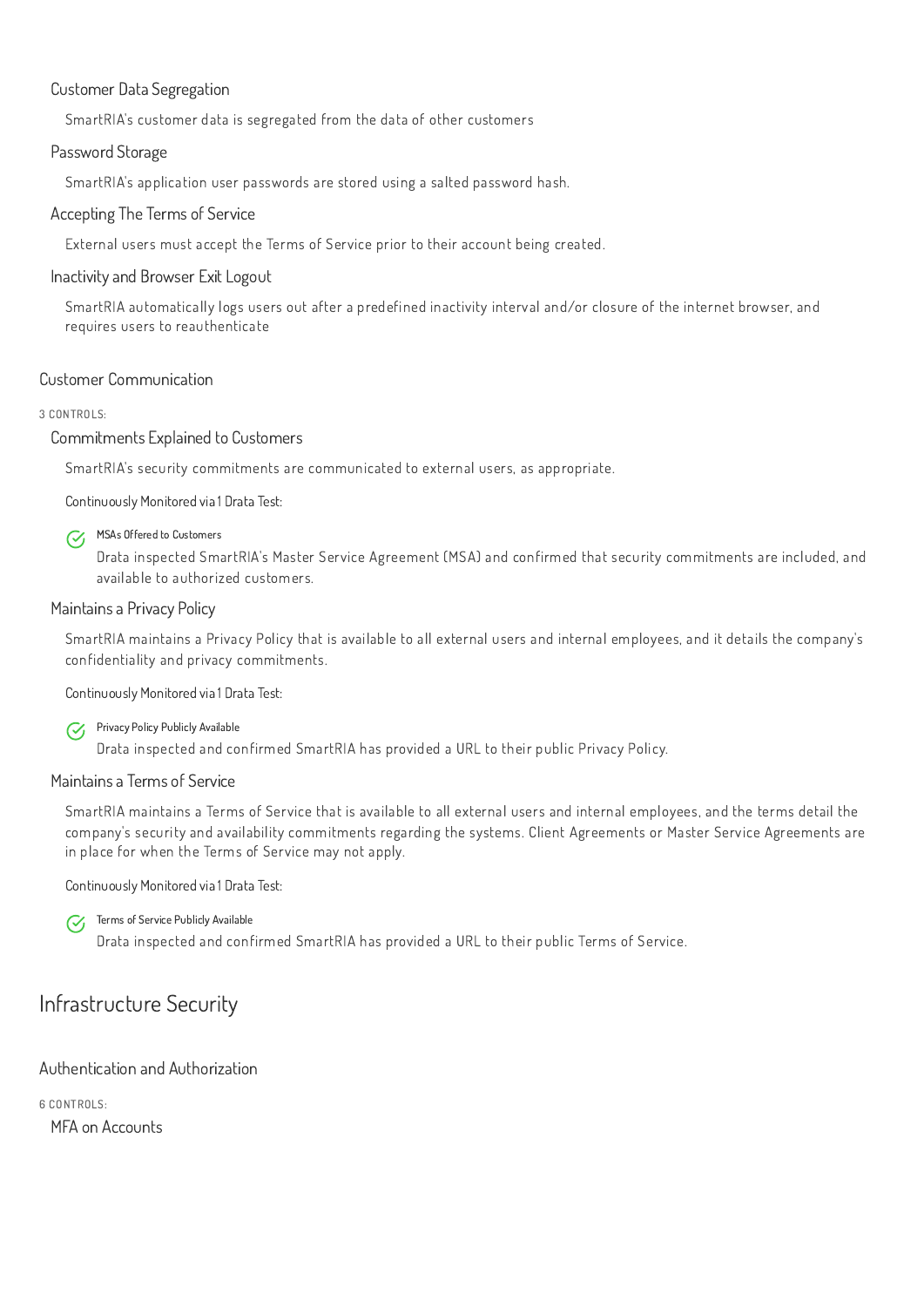SmartRIA requires two factor authentication to access sensitive systems and applications in the form of user ID, password, OTP and/or certificate.

MFA on Identity Provider  $\mathcal{C}_{I}$ 

MFA on Version Control System  $\mathcal{C}_{I}$ 

Continuously Monitored via 3 Drata Tests:

 $\mathcal{C}_1$ MFA on Infrastructure Console

Drata inspected all of the identity provider's users and confirmed that each account is configured with MFA.

#### Internal Password Policy for Employees  $\mathcal{C}_{I}$

Drata inspected all version control users and confirmed that each account is configured with MFA.

Drata inspected how users access the Infrastructure Management Console and confirmed that MFA is required.

# Password Policy

Employees have Unique Email Accounts  $\mathcal{C}_{1}$ 

SmartRIA has established formal guidelines for passwords to govern the management and use of authentication mechanisms.

#### Employees have Unique Version Control Accounts  $\mathcal{C}_I$

Continuously Monitored via 1 Drata Test:

#### Employees have Unique Infrastructure Accounts  $\mathcal{C}_{I}$

Drata inspected SmartRIA's internal policy that governs the passwords employees set across services.

# System Access Granted

Appropriate levels of access to infrastructure and code review tools are granted to new employees within one week of their start date.

# Unique Accounts Used

#### Infrastructure Accounts Properly Removed  $\mathcal{C}_{I}$

Access to corporate network, production machines, network devices, and support tools requires a unique ID.

Continuously Monitored via 3 Drata Tests:

Drata inspected SmartRIA's configuration of its email provider and confirmed that employees have unique accounts on the service.

Drata inspected SmartRIA's configuration of its version control provider and confirmed that employees have unique accounts on the service.

Drata inspected SmartRIA's configuration of its infrastructure provider and confirmed that employees have unique accounts on the service.

# Terminated Employee Access Revoked Within One Business Day

Access to infrastructure and code review tools is removed from terminated employees within one business day.

Continuously Monitored via 2 Drata Tests:



#### Version Control Accounts Removed Properly

Drata inspected SmartRIA's records and confirmed that terminated employees' accounts were removed from the version control system within the specified SLA of the employee becoming unauthorized.

Drata inspected SmartRIA's records and confirmed that terminated employees' accounts were removed from the infrastructure provider within the specified SLA of the employee becoming unauthorized.

Denial of Public SSH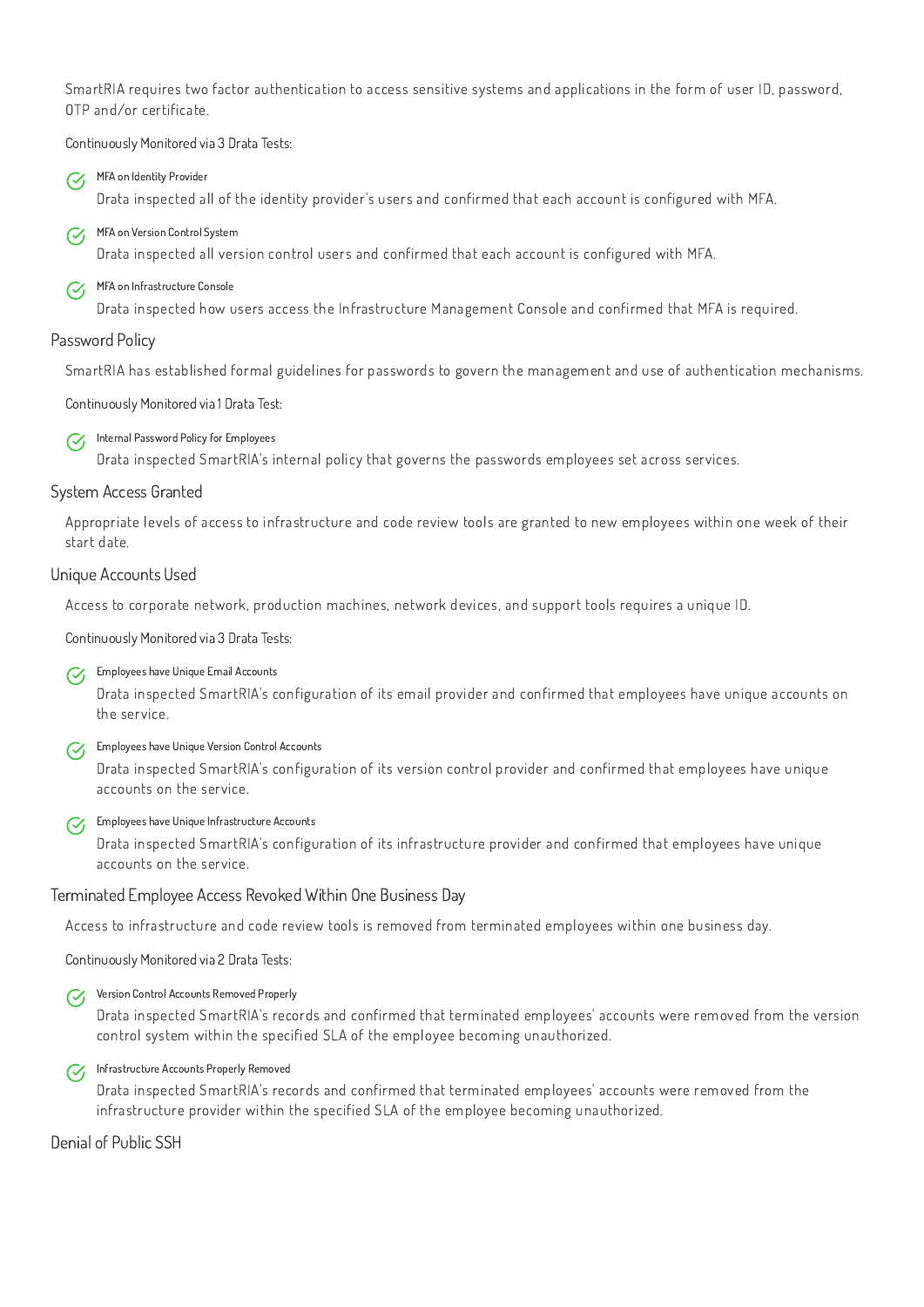No public SSH is allowed.

Continuously Monitored via 1 Drata Test:



Public SSH Denied

Drata inspected and confirmed that public SSH access is denied.

# Availability

# 1 CONTROL:

# Customers Informed of Changes

Cloud Data Storage Exposure  $\mathcal{C}_{I}$ 

SmartRIA communicates system changes to customers that may affect security, availability, processing integrity, or confidentiality.

# Storage

# 1 CONTROL:

Cloud Data Storage Restricted

Read/Write access to cloud data storage is configured to restrict public access.

#### Daily Database Backups  $\mathcal{C}_{I}$

Continuously Monitored via 1 Drata Test:

Storage Data Versioned or Retained  $\bigodot$ 

Drata inspected SmartRIA's cloud data storage access configurations to determine if Read/Write access is configured to restrict public access.

# Backup

# 2 CONTROLS:

# Daily Database Backups

SmartRIA performs backups daily and retains them in accordance with a predefined schedule in the Backup Policy.

Continuously Monitored via 1 Drata Test:

Drata inspected SmartRIA's database configuration and confirmed that backups are made daily using the infrastructure provider's automated backup service.

# Storage Buckets are Versioned

Storage buckets that contain customer data are versioned.

Continuously Monitored via 1 Drata Test:

Drata inspects all data stores to determine if the data versioning configuration is enabled.

## Monitoring

4 CONTROLS:

Databases Monitored and Alarmed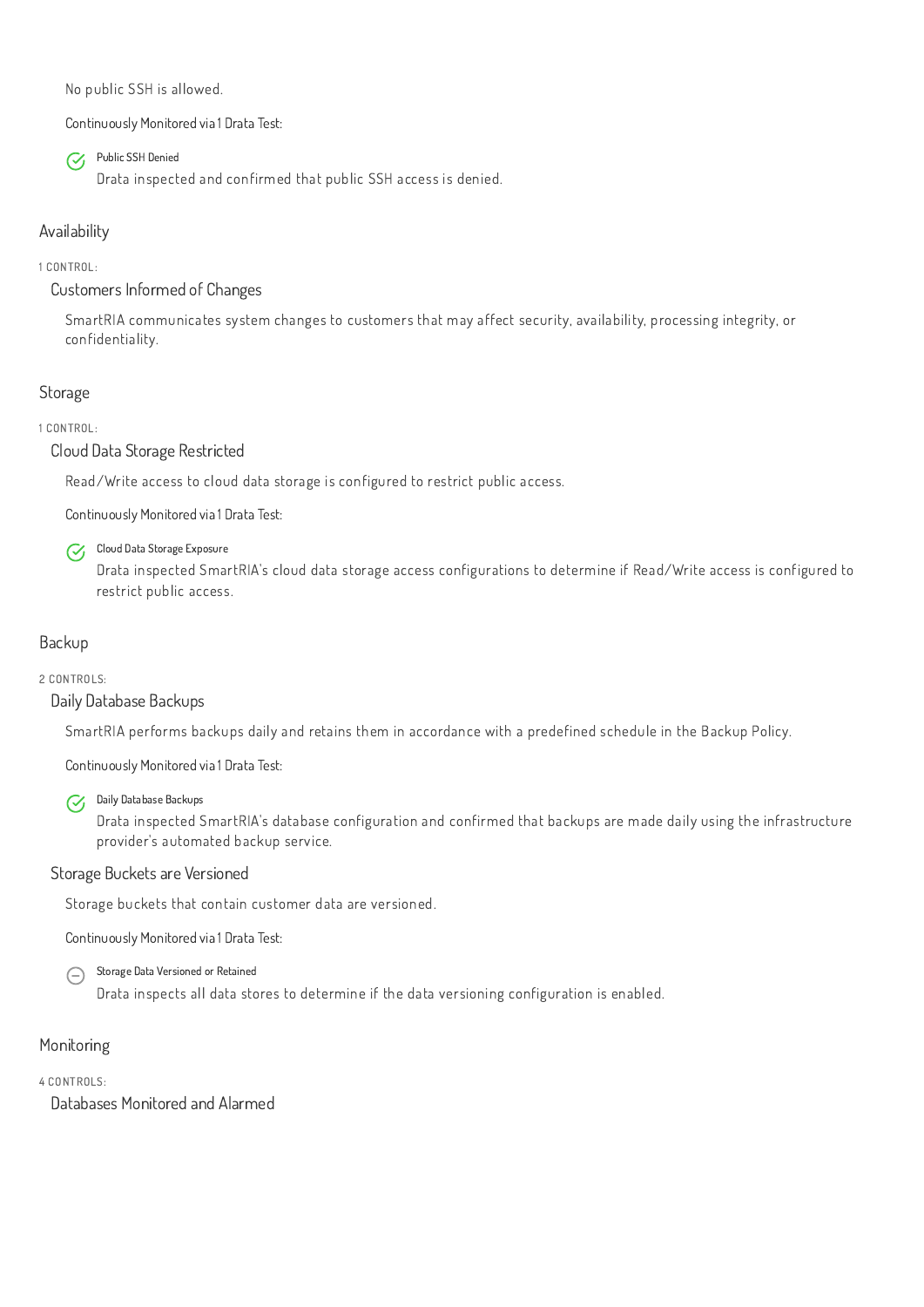SmartRIA has implemented tools to monitor SmartRIA's databases and notify appropriate personnel of any events or incidents based on predetermined criteria. Incidents are escalated per policy.

#### Database CPU Monitored  $\mathcal{C}_{I}$

Continuously Monitored via 3 Drata Tests:

#### Database Free Storage Space Monitored  $\mathcal{C}_{I}$

#### Database Read I/O Monitored  $\mathcal{C}_{I}$

Drata inspected SmartRIA's database monitoring configuration and confirmed that server CPU use is monitored, with alerts to appropriate personnel at certain thresholds.

Drata inspected SmartRIA's database monitoring configuration and confirmed that free storage space is monitored, with alerts to appropriate personnel at certain thresholds.

#### Messaging Queue Message Age Monitored  $\mathcal{C}_{I}$

Drata inspected SmartRIA's database monitoring configuration and confirmed that read I/O is monitored, with alerts to appropriate personnel at certain thresholds.

#### NoSQL Cluster Storage Utilization Monitored  $\mathcal{C}_{I}$

### Messaging Queues Monitored and Alarmed

SmartRIA has implemented tools to monitor SmartRIA's messaging queues and notify appropriate personnel of any events or incidents based on predetermined criteria. Incidents are escalated per policy.

#### Infrastructure Instance CPU Monitored  $\mathcal{C}_{I}$

Continuously Monitored via 1 Drata Test:

Drata inspected SmartRIA's messaging queue monitoring configuration and confirmed that message age is monitored, with alerts to appropriate personnel at certain thresholds.

### NoSQL Database Monitored and Alarmed

SmartRIA has implemented tools to monitor SmartRIA's NoSQL databases and notify appropriate personnel of any events or incidents based on predetermined criteria. Incidents are escalated per policy.

Continuously Monitored via 1 Drata Test:

Drata inspected SmartRIA's NoSQL cluster monitoring configuration and confirmed that storage utilization is monitored, with alerts to appropriate personnel at certain thresholds.

#### Servers Monitored and Alarmed

SmartRIA has implemented tools to monitor SmartRIA's servers and notify appropriate personnel of any events or incidents based on predetermined criteria. Incidents are escalated per policy.

Continuously Monitored via 1 Drata Test:

Drata inspected SmartRIA's server monitoring configuration and confirmed that server CPU use is monitored, with alerts to appropriate personnel at certain thresholds.

**Network** 

6 CONTROLS:

**Firewalls**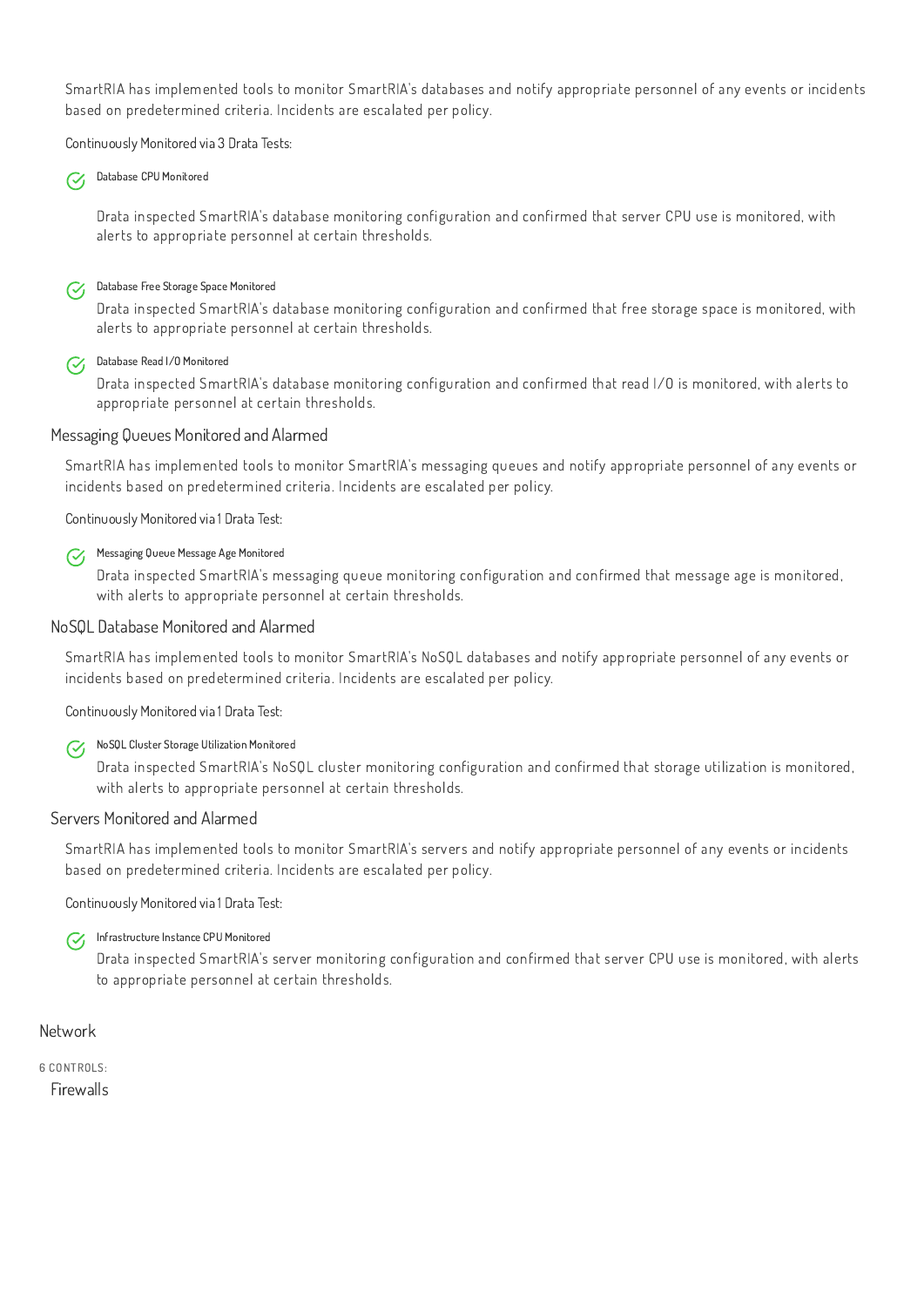SmartRIA uses configurations that ensure only approved networking ports and protocols are implemented, including firewalls.

Continuously Monitored via 1 Drata Test:



Firewall Default Disallows Traffic

Web Application Firewall in Place  $\left(\begin{matrix} -\end{matrix}\right)$ 

Drata inspected SmartRIA's firewall configuration files for each perimeter device type and confirmed that they were configured to deny all traffic that is not explicitly allowed.

### Web Application Firewall

WAF in place to protect SmartRIA's application from outside threats.

Continuously Monitored via 1 Drata Test:

#### Threat Detection in Place  $\mathcal{C}_{I}$

Drata inspects the WAF configurations to determine if WAF is appropriately deployed and is configured to appropriately block malicious traffic.

#### Intrusion Detection System in Place

#### Cloud Infrastructure Linked to Drata  $\mathcal{C}_1$

An intrusion detection system (IDS) is in place to detect potential intrusions, alert personnel when a potential intrusion is detected

### Logging/Monitoring

#### Root Infrastructure Account Unused  $\mathcal{C}$

SmartRIA has infrastructure logging configured to monitor web traffic and suspicious activity. When anomalous traffic activity is identified, alerts are automatically created, sent to appropriate personnel and resolved, as necessary.

Security Policies Cover Encryption  $\mathcal{C}_{I}$ 

Continuously Monitored via 1 Drata Test:

SmartRIA has Threat Detection in place to detect unauthorized file additions within the cloud environment, server instances, and application containers.

#### Cloud Infrastructure Linked to Drata

SmartRIA is using Drata to monitor the security and compliance of its cloud infrastructure configuration

Continuously Monitored via 1 Drata Test:

Drata inspected and confirmed that SmartRIA's cloud infrastructure is linked to Drata

#### Root Infrastructure Account Unused

SmartRIA does not use Root Account on Infrastructure provider

Continuously Monitored via 1 Drata Test:

Drata inspected SmartRIA's infrastructure provider configurations and confirmed that the Root account is unused.

# Protecting Secrets

1 CONTROL:

# Credential Keys Managed

SmartRIA has an established key management process in place to support the organization's use of cryptographic techniques.

Continuously Monitored via 1 Drata Test:

Drata inspected SmartRIA's security policies and confirmed that they explain the procedures for encrypting sensitive data.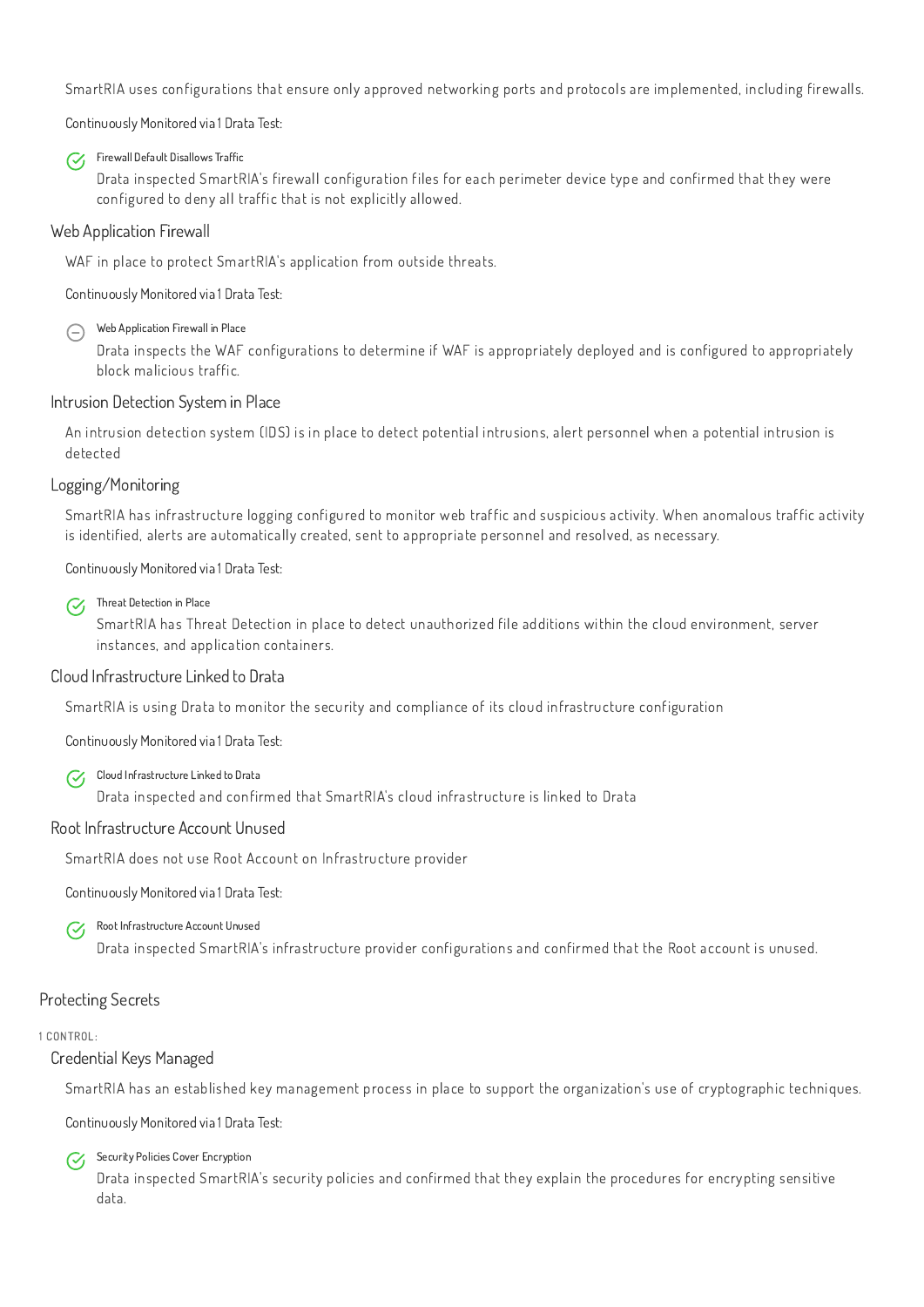# Physical Security

# Data Center Security

1 CONTROL:

Physical Security

Physical Security Policy  $\mathcal{C}_{I}$ 

SmartRIA has security policies that have been approved by management and detail how physical security for the company's headquarters is maintained. These policies are accessible to all employees and contractors.

Continuously Monitored via 1 Drata Test:

Drata inspected SmartRIA's physical security policy and confirmed that it outlines procedures for accessing the company's physical office.

# Availability

# Scaling

1 CONTROL:

Load Balancer Used

SmartRIA uses a load balancer to automatically distribute incoming application traffic across multiple instances and availability zones.

Continuously Monitored via 1 Drata Test:



Load Balancer Used

Drata inspected SmartRIA's load balancer configuration to determine that a load balancer was used to automatically distribute incoming application traffic across multiple instances and availability zones.

# Backups

3 CONTROLS:

# Daily Backup Statuses Monitored

SmartRIA monitors the status of backups on a daily basis and action is taken when the backup process fails.

# Failed Backup Alert and Action

SmartRIA has an automated email sent to appropriate personnel when the backup process fails. Failed backups are resolved in a timely manner.

Backup Integrity and Completeness

SmartRIA tests the integrity and completeness of back-up information on an annual basis.

# Confidentiality

Data

4 CONTROLS: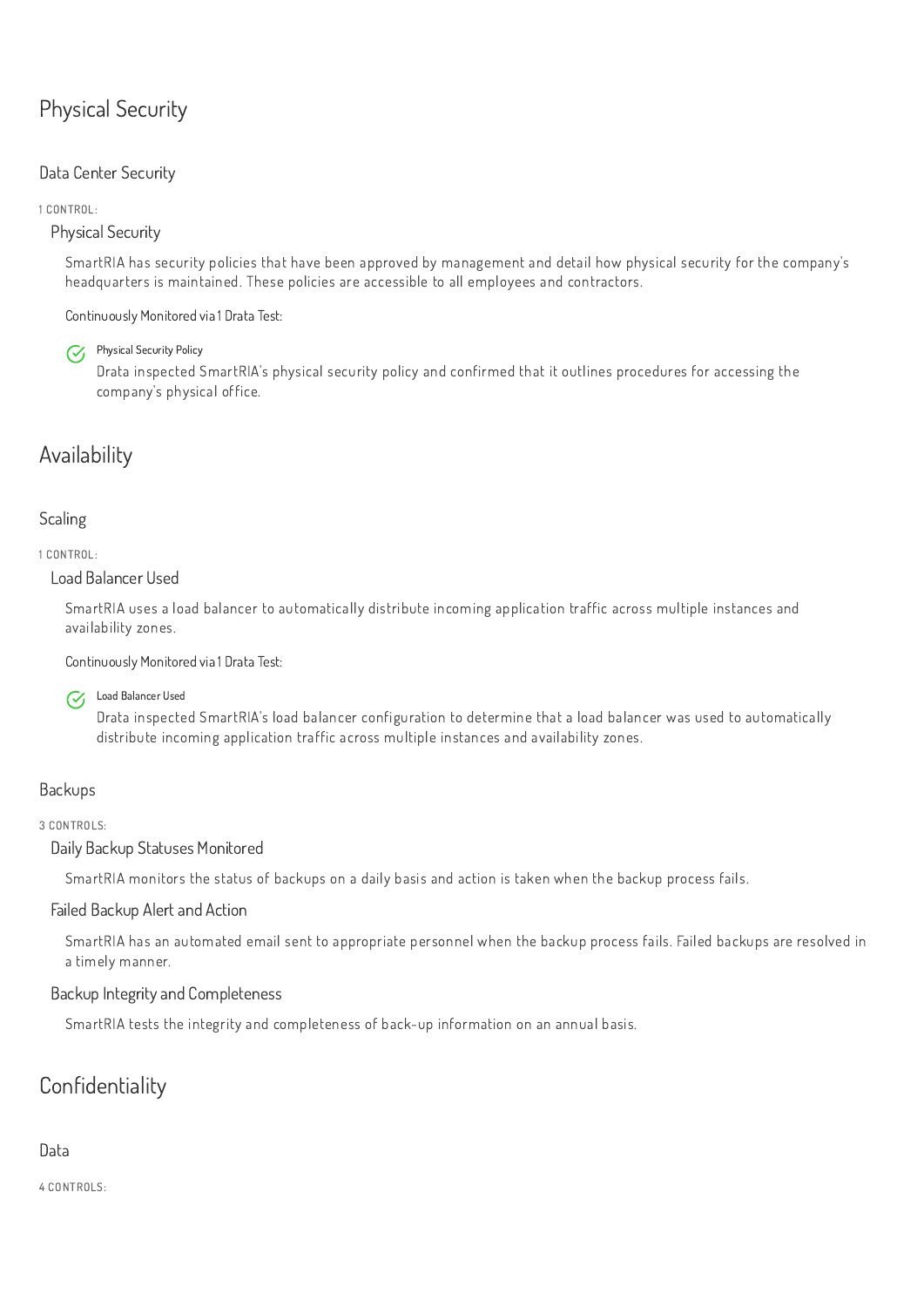### Data Retention

SmartRIA establishes written policies related to retention periods for the confidential information it maintains.

#### Data Retention Policy  $\mathcal{C}$

Continuously Monitored via 1 Drata Test:

Drata inspected and confirmed that SmartRIA has a data retention period specified for customer data.

#### Data Classification Policy  $\mathcal{C}_{I}$

## Data Classification

SmartRIA has established a data classification policy in order to identify the types of confidential information possessed by the entity and types of protection that are required.

#### Deleting Customer Data Upon Terminated Contract  $\mathcal{C}_{I}$

Continuously Monitored via 1 Drata Test:

Drata inspected and confirmed that SmartRIA has a Data Classification Policy in order to identify the types of confidential information possessed by the entity and types of protection that were required.

# Test Data Used in Test Environment

#### Clean Desk Policy  $\mathcal{C}$

SmartRIA uses test data within test environments.

### Customer Data Deletion Upon Termination

SmartRIA deletes customer data within 30 days of the customer terminating its contract.

Sensitive Data Disposal Policy  $\mathcal{C}_{I}$ 

Continuously Monitored via 1 Drata Test:

Drata inspected SmartRIA's records and confirmed that upon termination of a contract with a customer, the customer's data was deleted within 30 days.

# Employee Responsibilities

#### 4 CONTROLS:

Employee Non-Disclosure Agreement (NDA)

SmartRIA's new hire contracts include a non-disclosure agreement (NDA)

### Clean Desk Policy in Place

SmartRIA has a clean desk policy in place to ensure that documents containing sensitive data are not in public areas or laying on unattended employee work areas

Continuously Monitored via 1 Drata Test:

Drata inspected SmartRIA's policies and confirmed that they include a clean desk policy.

#### Disposal of Sensitive Data on Paper

SmartRIA has formal policies and procedures in place to guide personnel in the disposal of paper documents containing sensitive data.

Continuously Monitored via 1 Drata Test:

Drata inspected SmartRIA's policies and confirmed that they include policies and procedures to guide personnel in the disposal of paper documents containing sensitive data.

Disposal of Sensitive Data on Hardware

SmartRIA has formal policies and procedures in place to guide personnel in the disposal of hardware containing sensitive data.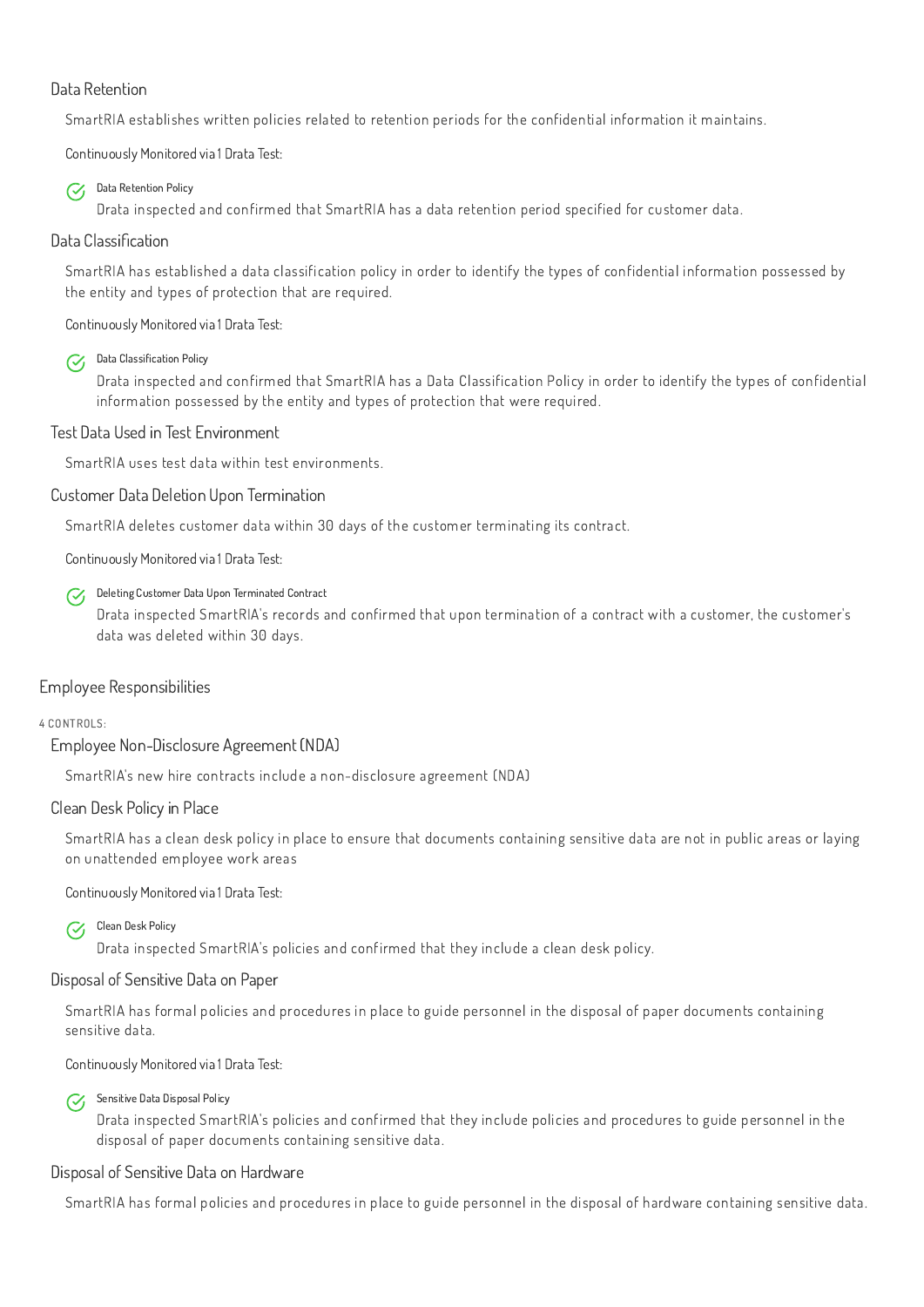# Uncategorized Controls

#### 12 CONTROLS:

### Annual Incident Response Test

SmartRIA ensures that incident response plan testing is performed on an annual basis.

#### Board Charter Documented

The company's board of directors has a documented charter that outlines its oversight responsibilities for internal control.

#### Board Expertise Developed

The company's board members have sufficient expertise to oversee management's ability to design, implement and operate information security controls. The board engages third-party information security experts and consultants as needed.

#### Board Meetings Conducted

The company's board of directors meets at least annually and maintains formal meeting minutes. The board includes directors that are independent of the company.

#### Board Oversight Briefings Conducted

The company's board of directors or a relevant subcommittee is briefed by senior management at least annually on the state of the company's cybersecurity and privacy risk. The board provides feedback and direction to management as needed.

#### Code Changes are Tested

SmartRIA ensures that code changes are tested prior to implementation to ensure quality and security.

#### Cybersecurity Insurance Maintained

SmartRIA maintains cybersecurity insurance to mitigate the financial impact of business disruptions.

#### DLP (Data Loss Prevention) Software is Used

SmartRIA uses DLP (Data Loss Prevention) software to prevent unencrypted sensitive information from being transmitted over email

#### MFA Available for External Users

SmartRIA allows for external users to implement multi-factor authentication on their accounts in order to require two forms of authentication prior to authentication

#### Physical Access to Facilities is Protected

SmartRIA has security policies that have been approved by management and detail how physical access to the company's headquarters is maintained. These policies are accessible to all employees and contractors.

## Production Code Released by Appropriate Personnel

SmartRIA ensures that releases are approved by appropriate members of management prior to production release.

### Removable Media Device Encryption

SmartRIA ensures that company-issued removable media devices (USB drives) are encrypted.

# Appendix A: Definitions

DDoS: